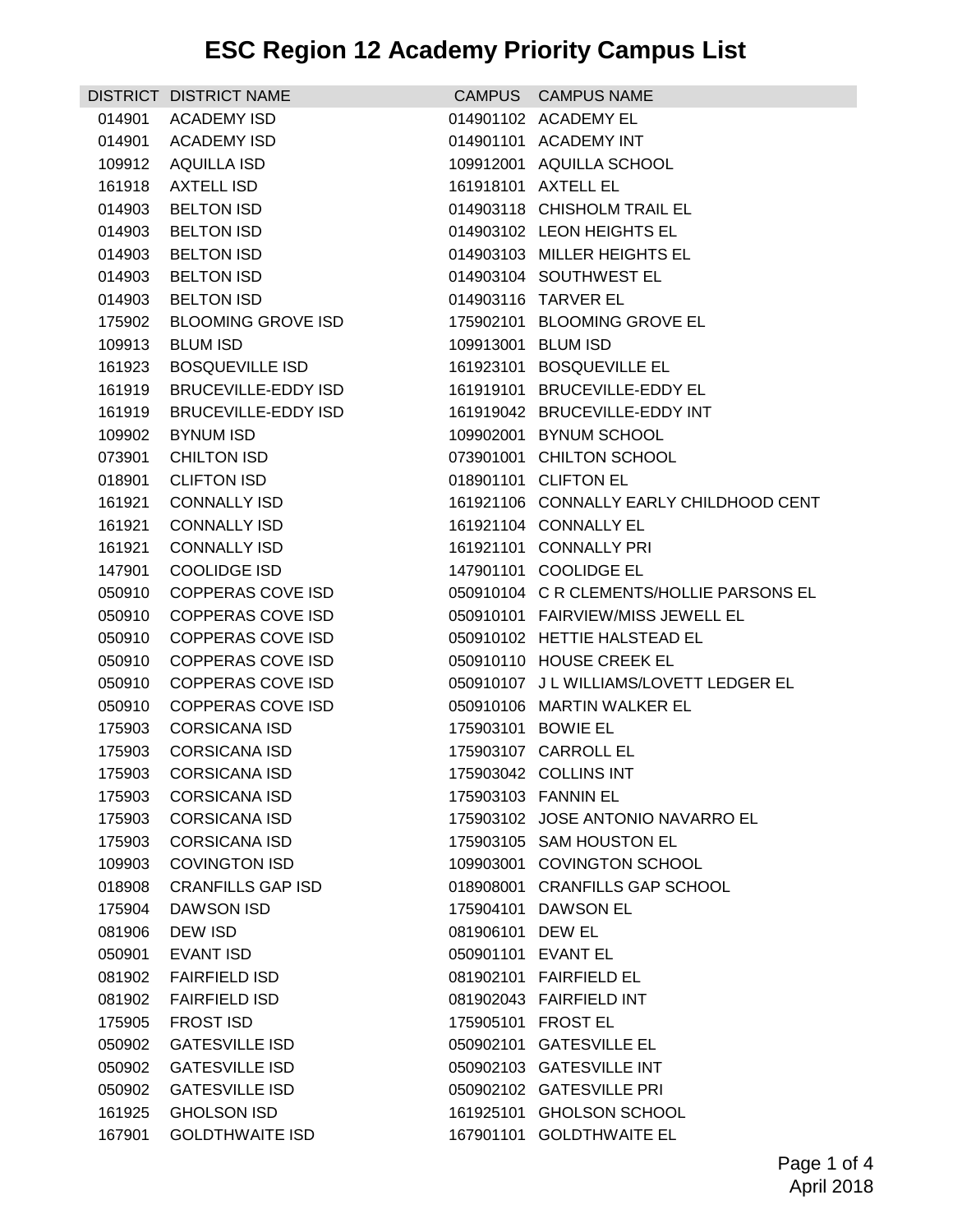| <b>GROESBECK ISD</b><br>147902101 ENGE-WASHINGTON INT<br>147902<br>147902 GROESBECK ISD<br>147902104 H O WHITEHURST EL<br><b>HALLSBURG ISD</b><br>161924101 HALLSBURG SCHOOL<br>161924<br><b>HAMILTON ISD</b><br>097902102 ANN WHITNEY EL<br>097902<br>161807 HARMONY SCI ACAD (WACO)<br>161807001 HARMONY SCIENCE ACA (WACO)<br>097903<br><b>HICO ISD</b><br>097903101 HICO EL<br><b>HILLSBORO ISD</b><br>109904104 HILLSBORO EL<br>109904<br>109904<br><b>HILLSBORO ISD</b><br>109904109 HILLSBORO INT<br>014905<br><b>HOLLAND ISD</b><br>014905101 HOLLAND EL<br><b>HUBBARD ISD</b><br>109905101 HUBBARD EL<br>109905<br>015808<br><b>INSPIRE ACADEMIES</b><br>015808011 JHW INSPIRE ACADEMY - WILL HOUSE<br><b>IREDELL ISD</b><br>018906001 IREDELL SCHOOL<br>018906<br><b>ITASCA ISD</b><br>109907101 ITASCA EL<br>109907<br>050909<br>JONESBORO ISD<br>050909001 JONESBORO SCHOOL<br><b>KERENS ISD</b><br>175907001 KERENS SCHOOL<br>175907<br>014906113 BELLAIRE EL<br>014906<br>KILLEEN ISD<br>KILLEEN ISD<br>014906125 BROOKHAVEN EL<br>014906<br>KILLEEN ISD<br>014906124 CEDAR VALLEY EL<br>014906<br>014906<br>KILLEEN ISD<br>014906116 CLARKE EL<br>KILLEEN ISD<br>014906123 CLEAR CREEK EL<br>014906<br>014906<br><b>KILLEEN ISD</b><br>014906102 CLIFTON PARK EL<br>014906139 DR JOSEPH A FOWLER EL<br>014906<br>KILLEEN ISD<br>014906<br><b>KILLEEN ISD</b><br>014906103 EAST WARD EL<br>014906<br>KILLEEN ISD<br>014906100 EL ALTER LEARNING CENTER<br><b>KILLEEN ISD</b><br>014906105 HARKER HEIGHTS EL<br>014906<br>014906<br><b>KILLEEN ISD</b><br>014906119 HAY BRANCH EL<br><b>KILLEEN ISD</b><br>014906138 HAYNES EL<br>014906<br>014906<br>KILLEEN ISD<br>014906131 IDUMA EL<br>014906<br>KILLEEN ISD<br>014906130 IRA CROSS JR EL<br>014906129 MAXDALE EL<br>014906 KILLEEN ISD<br>014906128 MONTAGUE VILLAGE EL<br>014906 KILLEEN ISD<br><b>KILLEEN ISD</b><br>014906115 NOLANVILLE EL<br>014906<br>014906<br><b>KILLEEN ISD</b><br>014906132 OVETA CULP HOBBY EL<br><b>KILLEEN ISD</b><br>014906109 PEEBLES EL<br>014906<br>014906<br>KILLEEN ISD<br>014906110 PERSHING PARK EL<br>014906122 REECES CREEK EL<br>014906<br>KILLEEN ISD<br><b>KILLEEN ISD</b><br>014906137 RICHARD E CAVAZOS EL<br>014906<br>014906135 SAEGERT EL<br>014906<br><b>KILLEEN ISD</b><br>014906<br><b>KILLEEN ISD</b><br>014906111 SUGAR LOAF EL<br>014906<br>KILLEEN ISD<br>014906127 TRIMMIER EL<br>014906<br>KILLEEN ISD<br>014906126 VENABLE VILLAGE EL<br><b>KILLEEN ISD</b><br>014906112 WEST WARD EL<br>014906<br>KILLEEN ISD<br>014906120 WILLOW SPRINGS EL<br>014906<br>018907001 KOPPERL SCHOOL<br>018907<br>KOPPERL ISD<br>161906<br>LA VEGA ISD<br>161906105 LA VEGA EL | DISTRICT DISTRICT NAME | CAMPUS CAMPUS NAME |
|------------------------------------------------------------------------------------------------------------------------------------------------------------------------------------------------------------------------------------------------------------------------------------------------------------------------------------------------------------------------------------------------------------------------------------------------------------------------------------------------------------------------------------------------------------------------------------------------------------------------------------------------------------------------------------------------------------------------------------------------------------------------------------------------------------------------------------------------------------------------------------------------------------------------------------------------------------------------------------------------------------------------------------------------------------------------------------------------------------------------------------------------------------------------------------------------------------------------------------------------------------------------------------------------------------------------------------------------------------------------------------------------------------------------------------------------------------------------------------------------------------------------------------------------------------------------------------------------------------------------------------------------------------------------------------------------------------------------------------------------------------------------------------------------------------------------------------------------------------------------------------------------------------------------------------------------------------------------------------------------------------------------------------------------------------------------------------------------------------------------------------------------------------------------------------------------------------------------------------------------------------------------------------------------------------------------------------------------------------------------------------------------------------------------------------------------------------------------------------------------------------------------------------------------------------------------------------------------------------------------------------------------------------------------------------------|------------------------|--------------------|
|                                                                                                                                                                                                                                                                                                                                                                                                                                                                                                                                                                                                                                                                                                                                                                                                                                                                                                                                                                                                                                                                                                                                                                                                                                                                                                                                                                                                                                                                                                                                                                                                                                                                                                                                                                                                                                                                                                                                                                                                                                                                                                                                                                                                                                                                                                                                                                                                                                                                                                                                                                                                                                                                                          |                        |                    |
|                                                                                                                                                                                                                                                                                                                                                                                                                                                                                                                                                                                                                                                                                                                                                                                                                                                                                                                                                                                                                                                                                                                                                                                                                                                                                                                                                                                                                                                                                                                                                                                                                                                                                                                                                                                                                                                                                                                                                                                                                                                                                                                                                                                                                                                                                                                                                                                                                                                                                                                                                                                                                                                                                          |                        |                    |
|                                                                                                                                                                                                                                                                                                                                                                                                                                                                                                                                                                                                                                                                                                                                                                                                                                                                                                                                                                                                                                                                                                                                                                                                                                                                                                                                                                                                                                                                                                                                                                                                                                                                                                                                                                                                                                                                                                                                                                                                                                                                                                                                                                                                                                                                                                                                                                                                                                                                                                                                                                                                                                                                                          |                        |                    |
|                                                                                                                                                                                                                                                                                                                                                                                                                                                                                                                                                                                                                                                                                                                                                                                                                                                                                                                                                                                                                                                                                                                                                                                                                                                                                                                                                                                                                                                                                                                                                                                                                                                                                                                                                                                                                                                                                                                                                                                                                                                                                                                                                                                                                                                                                                                                                                                                                                                                                                                                                                                                                                                                                          |                        |                    |
|                                                                                                                                                                                                                                                                                                                                                                                                                                                                                                                                                                                                                                                                                                                                                                                                                                                                                                                                                                                                                                                                                                                                                                                                                                                                                                                                                                                                                                                                                                                                                                                                                                                                                                                                                                                                                                                                                                                                                                                                                                                                                                                                                                                                                                                                                                                                                                                                                                                                                                                                                                                                                                                                                          |                        |                    |
|                                                                                                                                                                                                                                                                                                                                                                                                                                                                                                                                                                                                                                                                                                                                                                                                                                                                                                                                                                                                                                                                                                                                                                                                                                                                                                                                                                                                                                                                                                                                                                                                                                                                                                                                                                                                                                                                                                                                                                                                                                                                                                                                                                                                                                                                                                                                                                                                                                                                                                                                                                                                                                                                                          |                        |                    |
|                                                                                                                                                                                                                                                                                                                                                                                                                                                                                                                                                                                                                                                                                                                                                                                                                                                                                                                                                                                                                                                                                                                                                                                                                                                                                                                                                                                                                                                                                                                                                                                                                                                                                                                                                                                                                                                                                                                                                                                                                                                                                                                                                                                                                                                                                                                                                                                                                                                                                                                                                                                                                                                                                          |                        |                    |
|                                                                                                                                                                                                                                                                                                                                                                                                                                                                                                                                                                                                                                                                                                                                                                                                                                                                                                                                                                                                                                                                                                                                                                                                                                                                                                                                                                                                                                                                                                                                                                                                                                                                                                                                                                                                                                                                                                                                                                                                                                                                                                                                                                                                                                                                                                                                                                                                                                                                                                                                                                                                                                                                                          |                        |                    |
|                                                                                                                                                                                                                                                                                                                                                                                                                                                                                                                                                                                                                                                                                                                                                                                                                                                                                                                                                                                                                                                                                                                                                                                                                                                                                                                                                                                                                                                                                                                                                                                                                                                                                                                                                                                                                                                                                                                                                                                                                                                                                                                                                                                                                                                                                                                                                                                                                                                                                                                                                                                                                                                                                          |                        |                    |
|                                                                                                                                                                                                                                                                                                                                                                                                                                                                                                                                                                                                                                                                                                                                                                                                                                                                                                                                                                                                                                                                                                                                                                                                                                                                                                                                                                                                                                                                                                                                                                                                                                                                                                                                                                                                                                                                                                                                                                                                                                                                                                                                                                                                                                                                                                                                                                                                                                                                                                                                                                                                                                                                                          |                        |                    |
|                                                                                                                                                                                                                                                                                                                                                                                                                                                                                                                                                                                                                                                                                                                                                                                                                                                                                                                                                                                                                                                                                                                                                                                                                                                                                                                                                                                                                                                                                                                                                                                                                                                                                                                                                                                                                                                                                                                                                                                                                                                                                                                                                                                                                                                                                                                                                                                                                                                                                                                                                                                                                                                                                          |                        |                    |
|                                                                                                                                                                                                                                                                                                                                                                                                                                                                                                                                                                                                                                                                                                                                                                                                                                                                                                                                                                                                                                                                                                                                                                                                                                                                                                                                                                                                                                                                                                                                                                                                                                                                                                                                                                                                                                                                                                                                                                                                                                                                                                                                                                                                                                                                                                                                                                                                                                                                                                                                                                                                                                                                                          |                        |                    |
|                                                                                                                                                                                                                                                                                                                                                                                                                                                                                                                                                                                                                                                                                                                                                                                                                                                                                                                                                                                                                                                                                                                                                                                                                                                                                                                                                                                                                                                                                                                                                                                                                                                                                                                                                                                                                                                                                                                                                                                                                                                                                                                                                                                                                                                                                                                                                                                                                                                                                                                                                                                                                                                                                          |                        |                    |
|                                                                                                                                                                                                                                                                                                                                                                                                                                                                                                                                                                                                                                                                                                                                                                                                                                                                                                                                                                                                                                                                                                                                                                                                                                                                                                                                                                                                                                                                                                                                                                                                                                                                                                                                                                                                                                                                                                                                                                                                                                                                                                                                                                                                                                                                                                                                                                                                                                                                                                                                                                                                                                                                                          |                        |                    |
|                                                                                                                                                                                                                                                                                                                                                                                                                                                                                                                                                                                                                                                                                                                                                                                                                                                                                                                                                                                                                                                                                                                                                                                                                                                                                                                                                                                                                                                                                                                                                                                                                                                                                                                                                                                                                                                                                                                                                                                                                                                                                                                                                                                                                                                                                                                                                                                                                                                                                                                                                                                                                                                                                          |                        |                    |
|                                                                                                                                                                                                                                                                                                                                                                                                                                                                                                                                                                                                                                                                                                                                                                                                                                                                                                                                                                                                                                                                                                                                                                                                                                                                                                                                                                                                                                                                                                                                                                                                                                                                                                                                                                                                                                                                                                                                                                                                                                                                                                                                                                                                                                                                                                                                                                                                                                                                                                                                                                                                                                                                                          |                        |                    |
|                                                                                                                                                                                                                                                                                                                                                                                                                                                                                                                                                                                                                                                                                                                                                                                                                                                                                                                                                                                                                                                                                                                                                                                                                                                                                                                                                                                                                                                                                                                                                                                                                                                                                                                                                                                                                                                                                                                                                                                                                                                                                                                                                                                                                                                                                                                                                                                                                                                                                                                                                                                                                                                                                          |                        |                    |
|                                                                                                                                                                                                                                                                                                                                                                                                                                                                                                                                                                                                                                                                                                                                                                                                                                                                                                                                                                                                                                                                                                                                                                                                                                                                                                                                                                                                                                                                                                                                                                                                                                                                                                                                                                                                                                                                                                                                                                                                                                                                                                                                                                                                                                                                                                                                                                                                                                                                                                                                                                                                                                                                                          |                        |                    |
|                                                                                                                                                                                                                                                                                                                                                                                                                                                                                                                                                                                                                                                                                                                                                                                                                                                                                                                                                                                                                                                                                                                                                                                                                                                                                                                                                                                                                                                                                                                                                                                                                                                                                                                                                                                                                                                                                                                                                                                                                                                                                                                                                                                                                                                                                                                                                                                                                                                                                                                                                                                                                                                                                          |                        |                    |
|                                                                                                                                                                                                                                                                                                                                                                                                                                                                                                                                                                                                                                                                                                                                                                                                                                                                                                                                                                                                                                                                                                                                                                                                                                                                                                                                                                                                                                                                                                                                                                                                                                                                                                                                                                                                                                                                                                                                                                                                                                                                                                                                                                                                                                                                                                                                                                                                                                                                                                                                                                                                                                                                                          |                        |                    |
|                                                                                                                                                                                                                                                                                                                                                                                                                                                                                                                                                                                                                                                                                                                                                                                                                                                                                                                                                                                                                                                                                                                                                                                                                                                                                                                                                                                                                                                                                                                                                                                                                                                                                                                                                                                                                                                                                                                                                                                                                                                                                                                                                                                                                                                                                                                                                                                                                                                                                                                                                                                                                                                                                          |                        |                    |
|                                                                                                                                                                                                                                                                                                                                                                                                                                                                                                                                                                                                                                                                                                                                                                                                                                                                                                                                                                                                                                                                                                                                                                                                                                                                                                                                                                                                                                                                                                                                                                                                                                                                                                                                                                                                                                                                                                                                                                                                                                                                                                                                                                                                                                                                                                                                                                                                                                                                                                                                                                                                                                                                                          |                        |                    |
|                                                                                                                                                                                                                                                                                                                                                                                                                                                                                                                                                                                                                                                                                                                                                                                                                                                                                                                                                                                                                                                                                                                                                                                                                                                                                                                                                                                                                                                                                                                                                                                                                                                                                                                                                                                                                                                                                                                                                                                                                                                                                                                                                                                                                                                                                                                                                                                                                                                                                                                                                                                                                                                                                          |                        |                    |
|                                                                                                                                                                                                                                                                                                                                                                                                                                                                                                                                                                                                                                                                                                                                                                                                                                                                                                                                                                                                                                                                                                                                                                                                                                                                                                                                                                                                                                                                                                                                                                                                                                                                                                                                                                                                                                                                                                                                                                                                                                                                                                                                                                                                                                                                                                                                                                                                                                                                                                                                                                                                                                                                                          |                        |                    |
|                                                                                                                                                                                                                                                                                                                                                                                                                                                                                                                                                                                                                                                                                                                                                                                                                                                                                                                                                                                                                                                                                                                                                                                                                                                                                                                                                                                                                                                                                                                                                                                                                                                                                                                                                                                                                                                                                                                                                                                                                                                                                                                                                                                                                                                                                                                                                                                                                                                                                                                                                                                                                                                                                          |                        |                    |
|                                                                                                                                                                                                                                                                                                                                                                                                                                                                                                                                                                                                                                                                                                                                                                                                                                                                                                                                                                                                                                                                                                                                                                                                                                                                                                                                                                                                                                                                                                                                                                                                                                                                                                                                                                                                                                                                                                                                                                                                                                                                                                                                                                                                                                                                                                                                                                                                                                                                                                                                                                                                                                                                                          |                        |                    |
|                                                                                                                                                                                                                                                                                                                                                                                                                                                                                                                                                                                                                                                                                                                                                                                                                                                                                                                                                                                                                                                                                                                                                                                                                                                                                                                                                                                                                                                                                                                                                                                                                                                                                                                                                                                                                                                                                                                                                                                                                                                                                                                                                                                                                                                                                                                                                                                                                                                                                                                                                                                                                                                                                          |                        |                    |
|                                                                                                                                                                                                                                                                                                                                                                                                                                                                                                                                                                                                                                                                                                                                                                                                                                                                                                                                                                                                                                                                                                                                                                                                                                                                                                                                                                                                                                                                                                                                                                                                                                                                                                                                                                                                                                                                                                                                                                                                                                                                                                                                                                                                                                                                                                                                                                                                                                                                                                                                                                                                                                                                                          |                        |                    |
|                                                                                                                                                                                                                                                                                                                                                                                                                                                                                                                                                                                                                                                                                                                                                                                                                                                                                                                                                                                                                                                                                                                                                                                                                                                                                                                                                                                                                                                                                                                                                                                                                                                                                                                                                                                                                                                                                                                                                                                                                                                                                                                                                                                                                                                                                                                                                                                                                                                                                                                                                                                                                                                                                          |                        |                    |
|                                                                                                                                                                                                                                                                                                                                                                                                                                                                                                                                                                                                                                                                                                                                                                                                                                                                                                                                                                                                                                                                                                                                                                                                                                                                                                                                                                                                                                                                                                                                                                                                                                                                                                                                                                                                                                                                                                                                                                                                                                                                                                                                                                                                                                                                                                                                                                                                                                                                                                                                                                                                                                                                                          |                        |                    |
|                                                                                                                                                                                                                                                                                                                                                                                                                                                                                                                                                                                                                                                                                                                                                                                                                                                                                                                                                                                                                                                                                                                                                                                                                                                                                                                                                                                                                                                                                                                                                                                                                                                                                                                                                                                                                                                                                                                                                                                                                                                                                                                                                                                                                                                                                                                                                                                                                                                                                                                                                                                                                                                                                          |                        |                    |
|                                                                                                                                                                                                                                                                                                                                                                                                                                                                                                                                                                                                                                                                                                                                                                                                                                                                                                                                                                                                                                                                                                                                                                                                                                                                                                                                                                                                                                                                                                                                                                                                                                                                                                                                                                                                                                                                                                                                                                                                                                                                                                                                                                                                                                                                                                                                                                                                                                                                                                                                                                                                                                                                                          |                        |                    |
|                                                                                                                                                                                                                                                                                                                                                                                                                                                                                                                                                                                                                                                                                                                                                                                                                                                                                                                                                                                                                                                                                                                                                                                                                                                                                                                                                                                                                                                                                                                                                                                                                                                                                                                                                                                                                                                                                                                                                                                                                                                                                                                                                                                                                                                                                                                                                                                                                                                                                                                                                                                                                                                                                          |                        |                    |
|                                                                                                                                                                                                                                                                                                                                                                                                                                                                                                                                                                                                                                                                                                                                                                                                                                                                                                                                                                                                                                                                                                                                                                                                                                                                                                                                                                                                                                                                                                                                                                                                                                                                                                                                                                                                                                                                                                                                                                                                                                                                                                                                                                                                                                                                                                                                                                                                                                                                                                                                                                                                                                                                                          |                        |                    |
|                                                                                                                                                                                                                                                                                                                                                                                                                                                                                                                                                                                                                                                                                                                                                                                                                                                                                                                                                                                                                                                                                                                                                                                                                                                                                                                                                                                                                                                                                                                                                                                                                                                                                                                                                                                                                                                                                                                                                                                                                                                                                                                                                                                                                                                                                                                                                                                                                                                                                                                                                                                                                                                                                          |                        |                    |
|                                                                                                                                                                                                                                                                                                                                                                                                                                                                                                                                                                                                                                                                                                                                                                                                                                                                                                                                                                                                                                                                                                                                                                                                                                                                                                                                                                                                                                                                                                                                                                                                                                                                                                                                                                                                                                                                                                                                                                                                                                                                                                                                                                                                                                                                                                                                                                                                                                                                                                                                                                                                                                                                                          |                        |                    |
|                                                                                                                                                                                                                                                                                                                                                                                                                                                                                                                                                                                                                                                                                                                                                                                                                                                                                                                                                                                                                                                                                                                                                                                                                                                                                                                                                                                                                                                                                                                                                                                                                                                                                                                                                                                                                                                                                                                                                                                                                                                                                                                                                                                                                                                                                                                                                                                                                                                                                                                                                                                                                                                                                          |                        |                    |
|                                                                                                                                                                                                                                                                                                                                                                                                                                                                                                                                                                                                                                                                                                                                                                                                                                                                                                                                                                                                                                                                                                                                                                                                                                                                                                                                                                                                                                                                                                                                                                                                                                                                                                                                                                                                                                                                                                                                                                                                                                                                                                                                                                                                                                                                                                                                                                                                                                                                                                                                                                                                                                                                                          |                        |                    |
|                                                                                                                                                                                                                                                                                                                                                                                                                                                                                                                                                                                                                                                                                                                                                                                                                                                                                                                                                                                                                                                                                                                                                                                                                                                                                                                                                                                                                                                                                                                                                                                                                                                                                                                                                                                                                                                                                                                                                                                                                                                                                                                                                                                                                                                                                                                                                                                                                                                                                                                                                                                                                                                                                          |                        |                    |
|                                                                                                                                                                                                                                                                                                                                                                                                                                                                                                                                                                                                                                                                                                                                                                                                                                                                                                                                                                                                                                                                                                                                                                                                                                                                                                                                                                                                                                                                                                                                                                                                                                                                                                                                                                                                                                                                                                                                                                                                                                                                                                                                                                                                                                                                                                                                                                                                                                                                                                                                                                                                                                                                                          |                        |                    |
|                                                                                                                                                                                                                                                                                                                                                                                                                                                                                                                                                                                                                                                                                                                                                                                                                                                                                                                                                                                                                                                                                                                                                                                                                                                                                                                                                                                                                                                                                                                                                                                                                                                                                                                                                                                                                                                                                                                                                                                                                                                                                                                                                                                                                                                                                                                                                                                                                                                                                                                                                                                                                                                                                          |                        |                    |
|                                                                                                                                                                                                                                                                                                                                                                                                                                                                                                                                                                                                                                                                                                                                                                                                                                                                                                                                                                                                                                                                                                                                                                                                                                                                                                                                                                                                                                                                                                                                                                                                                                                                                                                                                                                                                                                                                                                                                                                                                                                                                                                                                                                                                                                                                                                                                                                                                                                                                                                                                                                                                                                                                          |                        |                    |
|                                                                                                                                                                                                                                                                                                                                                                                                                                                                                                                                                                                                                                                                                                                                                                                                                                                                                                                                                                                                                                                                                                                                                                                                                                                                                                                                                                                                                                                                                                                                                                                                                                                                                                                                                                                                                                                                                                                                                                                                                                                                                                                                                                                                                                                                                                                                                                                                                                                                                                                                                                                                                                                                                          |                        |                    |
|                                                                                                                                                                                                                                                                                                                                                                                                                                                                                                                                                                                                                                                                                                                                                                                                                                                                                                                                                                                                                                                                                                                                                                                                                                                                                                                                                                                                                                                                                                                                                                                                                                                                                                                                                                                                                                                                                                                                                                                                                                                                                                                                                                                                                                                                                                                                                                                                                                                                                                                                                                                                                                                                                          |                        |                    |
| 161906 LA VEGA ISD<br>161906103 LA VEGA INT H P MILES CAMPUS                                                                                                                                                                                                                                                                                                                                                                                                                                                                                                                                                                                                                                                                                                                                                                                                                                                                                                                                                                                                                                                                                                                                                                                                                                                                                                                                                                                                                                                                                                                                                                                                                                                                                                                                                                                                                                                                                                                                                                                                                                                                                                                                                                                                                                                                                                                                                                                                                                                                                                                                                                                                                             |                        |                    |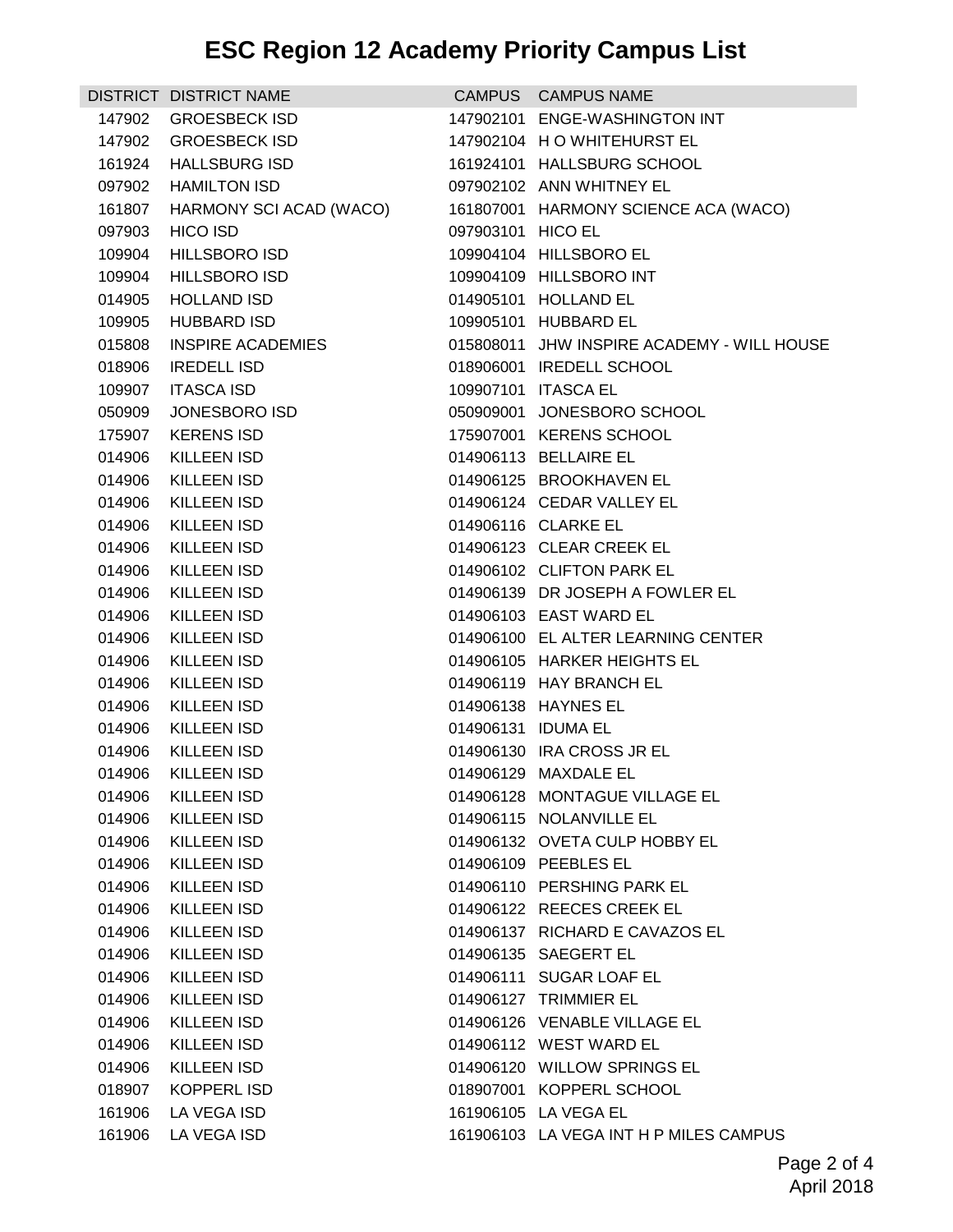|        | DISTRICT DISTRICT NAME          |                    | CAMPUS CAMPUS NAME                        |
|--------|---------------------------------|--------------------|-------------------------------------------|
| 161906 | LA VEGA ISD                     |                    | 161906106 LA VEGA PRI                     |
| 141901 | LAMPASAS ISD                    |                    | 141901103 HANNA SPRINGS EL                |
| 141901 | LAMPASAS ISD                    |                    | 141901102 KLINE WHITIS EL                 |
| 141901 | LAMPASAS ISD                    |                    | 141901105 TAYLOR CREEK EL                 |
| 141902 | LOMETA ISD                      |                    | 141902001 LOMETA SCHOOL                   |
| 109908 | <b>MALONE ISD</b>               |                    | 109908101 MALONE EL                       |
| 073903 | <b>MARLIN ISD</b>               |                    | 073903041 MARLIN JUNIOR ACADEMY           |
| 073903 | MARLIN ISD                      |                    | 073903103 MARLIN PRI ACADEMY              |
| 161908 | <b>MART ISD</b>                 | 161908102 MART EL  |                                           |
| 161909 | MCGREGOR ISD                    |                    | 161909101 MCGREGOR EL                     |
| 161909 | <b>MCGREGOR ISD</b>             |                    | 161909102 MCGREGOR PRI                    |
| 018902 | MERIDIAN ISD                    |                    | 018902101 MERIDIAN EL                     |
| 147903 | MEXIA ISD                       |                    | 147903103 A B MCBAY EL                    |
| 147903 | MEXIA ISD                       |                    | 147903101 DEVELOPMENTAL CTR               |
| 147903 | MEXIA ISD                       |                    | 147903105 R Q SIMS INT                    |
| 161903 | MIDWAY ISD                      |                    | 161903107 CASTLEMAN CREEK EL              |
| 161903 | <b>MIDWAY ISD</b>               |                    | 161903102 HEWITT EL                       |
| 161903 | MIDWAY ISD                      |                    | 161903103 SPEEGLEVILLE EL                 |
| 161903 | MIDWAY ISD                      |                    | 161903106 WOODGATE INT                    |
| 175910 | MILDRED ISD                     |                    | 175910101 MILDRED EL                      |
| 161910 | MOODY ISD                       |                    | 161910101 MOODY EL                        |
| 161910 | MOODY ISD                       |                    | 161910041 MOODY MIDDLE                    |
| 018903 | <b>MORGAN ISD</b>               |                    | 018903001 MORGAN SCHOOL                   |
| 109910 | MOUNT CALM ISD                  |                    | 109910101 MOUNT CALM ISD                  |
| 167902 | <b>MULLIN ISD</b>               |                    | 167902101 MULLIN EL                       |
| 167902 | <b>MULLIN ISD</b>               |                    | 167902056 PARKVIEW SCHOOL - LEVELLAND     |
| 167902 | <b>MULLIN ISD</b>               |                    | 167902055 PARKVIEW SCHOOL - LUBBOCK       |
| 050904 | OGLESBY ISD                     |                    | 050904001 OGLESBY SCHOOL                  |
|        | 014804 ORENDA CHARTER SCHOOL    |                    | 014804002 NEW HORIZONS                    |
|        | 109914 PENELOPE ISD             |                    | 109914001 PENELOPE SCHOOL                 |
|        | 167904 PRIDDY ISD               |                    | 167904001 PRIDDY SCHOOL                   |
| 014803 | <b>PRIORITY CHARTER SCHOOLS</b> |                    | 014803003 COVE CHARTER ACADEMY            |
| 014803 | PRIORITY CHARTER SCHOOLS        |                    | 014803101 TEMPLE CHARTER ACADEMY          |
| 161802 | RAPOPORT ACADEMY PUB SCH        |                    | 161802101 AUDRE AND BERNARD RAPOPORT ACA  |
| 161802 | RAPOPORT ACADEMY PUB SCH        |                    | 161802102 QUINN CAMPUS PUBLIC MIDDLE      |
| 175911 | <b>RICE ISD</b>                 | 175911101 RICE EL  |                                           |
| 175911 | <b>RICE ISD</b>                 |                    | 175911042 RICE INTERMEDIATE/MIDDLE SCHOOL |
| 161912 | <b>RIESEL ISD</b>               |                    | 161912101 FOSTER EL                       |
| 014907 | <b>ROGERS ISD</b>               |                    | 014907102 ROGERS EL                       |
| 073905 | ROSEBUD-LOTT ISD                | 073905102 LOTT EL  |                                           |
| 073905 | ROSEBUD-LOTT ISD                |                    | 073905103 ROSEBUD PRI                     |
| 081904 | <b>TEAGUE ISD</b>               |                    | 081904102 TEAGUE EL                       |
| 081904 | <b>TEAGUE ISD</b>               |                    | 081904103 TEAGUE INT                      |
| 014909 | <b>TEMPLE ISD</b>               | 014909102 CATER EL |                                           |
| 014909 | <b>TEMPLE ISD</b>               |                    | 014909118 HECTOR P GARCIA EL              |
|        | 014909 TEMPLE ISD               |                    | 014909107 JEFFERSON EL                    |